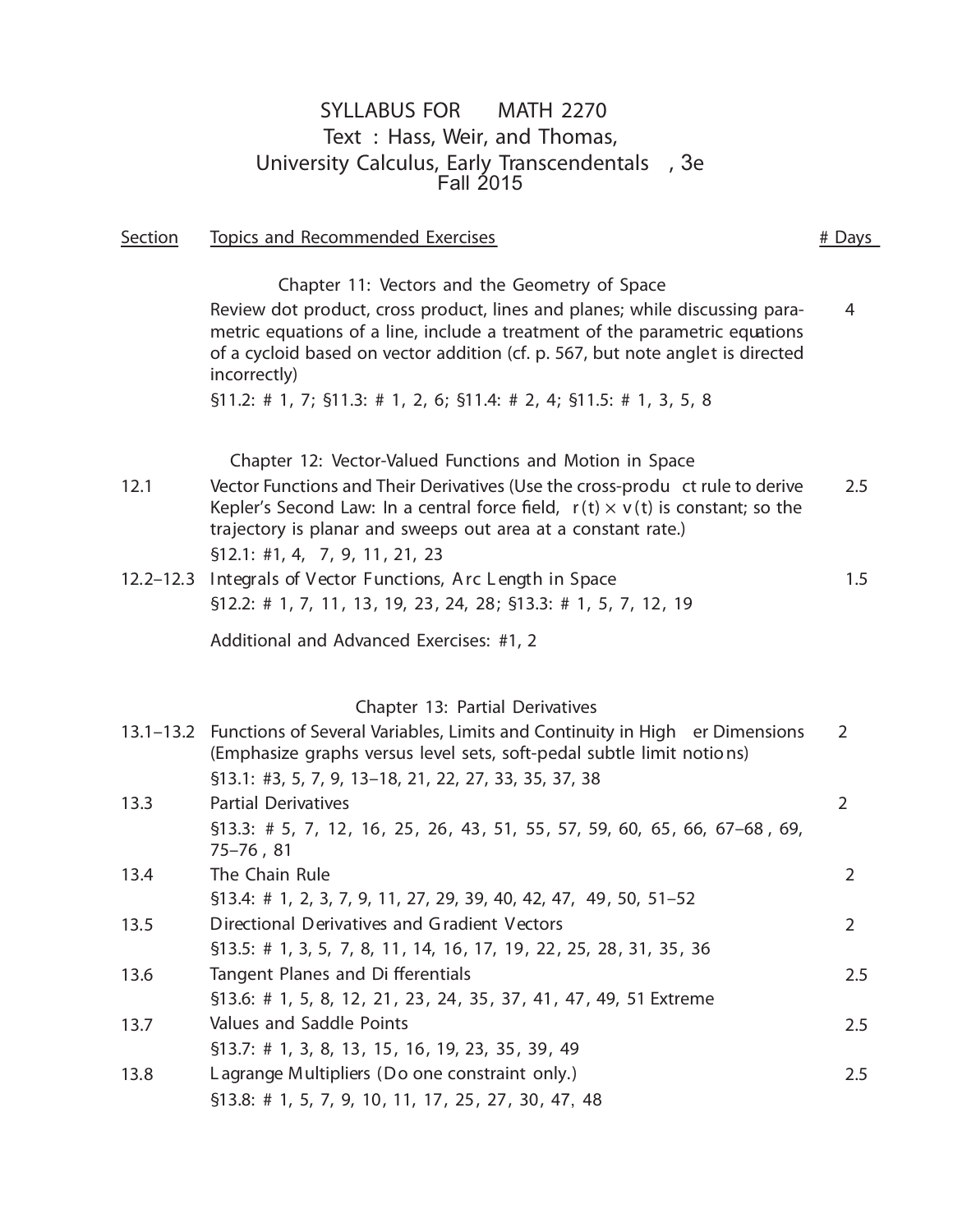## Chapter 14: Multiple Integrals

|      | 14.1-14.2 Double and Iterated Integrals over Rectangles; Double I ntegrals over Gen-<br>eral Regions<br>§14.1: # 1, 5, 7, 17, 21, 25, 27; §14.2: #1, 3, 7, 11, 12, 13, 17, 19, 25, 29, | 4              |
|------|----------------------------------------------------------------------------------------------------------------------------------------------------------------------------------------|----------------|
|      | 30, 31, 35, 37, 50, 53, 57, 60, [78, 79]                                                                                                                                               |                |
| 14.3 | Area by Double Integration                                                                                                                                                             | 1.5            |
|      | \$14.3: # 3, 9, 11, 13, 15, 17, 20, 22                                                                                                                                                 |                |
| 14.4 | Double Integrals in Polar Form (Include §10.3, as students will not have<br>seen it.)                                                                                                  | $\overline{2}$ |
|      | \$14.4: #3, 7, 10, 13, 17, 23, 25, 28, 32, 33, 35, 36, 41, 42                                                                                                                          |                |
| 14.5 | Triple Integrals in Rectangular Coordinates                                                                                                                                            | 1.5            |
|      | \$14.5: # 9, 14, 21, 25, 29, 30, [47]                                                                                                                                                  |                |
| 14.6 | Moments and Centers of Mass                                                                                                                                                            | 1.5            |
|      | \$14.6: # 4, 13, 21, 25                                                                                                                                                                |                |
| 14.7 | Triple Integrals in Cylindrical and Spherical Coordinates                                                                                                                              | 2.5            |
|      | \$14.7: # 1, 11, 12, 15, 19, 25, 37, 43, 47, 53, 62, 65, 74                                                                                                                            |                |
|      | Additional and Advanced Exercises: #2, 7, 11, 15, 26                                                                                                                                   |                |
|      |                                                                                                                                                                                        |                |
|      | Chapter 15: Integration in Vector Fields                                                                                                                                               |                |
|      | 15.1–15.2 Line Integrals; Vector Fields, Work, Circulation, and Flux                                                                                                                   | 3              |
|      | $$15.1: # 1-8, 11, 23, 33; $15.2: # 1, 5-6, 7, 12, 15, 23, 25, 27, 29, 31, 33,$<br>53                                                                                                  |                |
| 15.3 | Path Independence, Potential Functions, and Conservative Fields                                                                                                                        | 2.5            |
|      | $$15.3$ : # 1-6, 8, 9, 11, 14, 19, 22, 25, 30, [38]                                                                                                                                    |                |
| 15.4 | Green's Theorem in the Plane                                                                                                                                                           | 2.5            |
|      | \$15.4: #3, 4, 5, 7, 11, 15, 18, 21, 22, 23, 26, 35, 37, [38]                                                                                                                          |                |
| 15.5 | Surfaces and Area                                                                                                                                                                      | 2.5            |
|      | $$15.5: #[1], 5, 7, 11, 13, 17, 19, 26, 42, 43, [56]$                                                                                                                                  |                |
| 15.6 | Surface Integrals                                                                                                                                                                      | 2.5            |
|      | \$15.6: # 2, 3, 5, 8, 19, 21, 22, 24, 32, 34, 36, 41, 43<br>Stokes' Theorem                                                                                                            |                |
| 15.7 |                                                                                                                                                                                        | 2.5            |
|      | §15.7: # 2, 3, 5, 7, 9, 10, 14, 15 [but book's instructions are stupid<br>here] 23, [25], 28                                                                                           |                |
| 15.8 | The Divergence Theorem and a Unified Theory                                                                                                                                            | 2.5            |
|      | §15.8: #1, 2, 5, 6, 7, 8, 12, 13, 17, [21], 22, [28, 29, 30]                                                                                                                           |                |
|      | Additional and Advanced Exercises: #3, 5, 9, 13, 16, 17                                                                                                                                |                |

<span id="page-1-0"></span>The instructions preceding these exercises are garbled. The doma ins are not simply connected (except in the case of  $\#22$ ), but, nevertheless, all one needs to do is find a potential function.